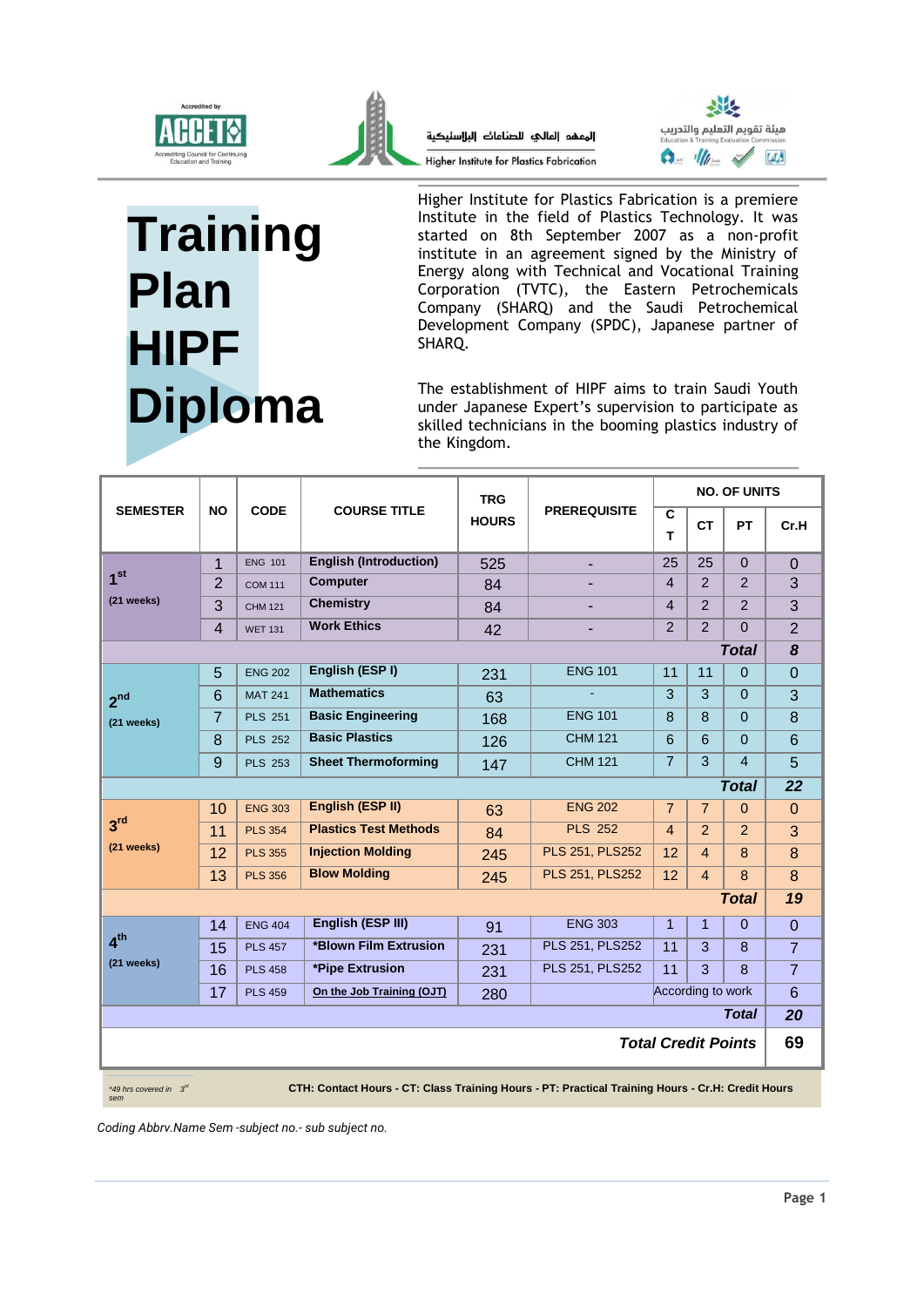

| <b>Course Title</b>                                                                          | <b>Course Description</b>                                                                                                                                                                                                                                                                                                                                                                                                                                                            |
|----------------------------------------------------------------------------------------------|--------------------------------------------------------------------------------------------------------------------------------------------------------------------------------------------------------------------------------------------------------------------------------------------------------------------------------------------------------------------------------------------------------------------------------------------------------------------------------------|
| <b>ENGLISH</b><br><b>ENG 101</b><br>1 <sup>ST</sup> SEMESTER                                 | Introductory level English instruction course. Foundation fundamentals such as grammar, vocabulary,<br>conversation, listening, reading & writing are covered. Trainees are fully engaged in an English<br>speaking environment during the lessons. All courses are taught by native English speakers.                                                                                                                                                                               |
| <b>COMPUTER</b><br><b>COM 111</b><br>1 <sup>ST</sup> SEMESTER                                | Introduction to Computers, Windows, Microsoft Word, Excel, PowerPoint & also Internet & E-mail.<br>This course has both Theory & Practical classes as per the needs.                                                                                                                                                                                                                                                                                                                 |
| <b>CHEMISTRY</b><br><b>CHM 121</b><br>1 <sup>ST</sup> SEMESTER                               | Basic principles of chemistry in relation to polymers, atomic structure, chemical bonding, types of<br>polymers, important characteristics of plastics, effect of the environment, etc. are introduced. It is<br>supported by experiments in the laboratory.                                                                                                                                                                                                                         |
| <b>WORK ETHICS</b><br><b>WET 141</b><br>1 <sup>ST</sup> SEMESTER                             | An Introduction to work ethics covering individual behavior, skills for getting jobs, work laws &<br>regulation, work ethics, work habits, problem solving, self development, communication skills                                                                                                                                                                                                                                                                                   |
| <b>ENGLISH FOR</b><br><b>SPECFIC PURPOSE I</b><br><b>ENG 202</b><br>2 <sup>ND</sup> SEMESTER | Introduction to various technical & science terms used during the work in technical field.                                                                                                                                                                                                                                                                                                                                                                                           |
| <b>MATHEMATICS</b><br><b>MAT 231</b><br>2 <sup>ND</sup> SEMESTER                             | Operations on Real Numbers, Percentage, Plotting & Reading of Graphs, Operations on Polynomials,<br>Linear Equations in One or Two Un-known's, Exponential & Logarithmic Functions, Plane & Space<br>Geometry, Elements of Analytical Geometry, & Methods of Comparison between Measurement<br>Results.                                                                                                                                                                              |
| <b>BASIC</b><br><b>ENGINEERING</b><br><b>PLS 251</b><br>2 <sup>ND</sup> SEMESTER             | Safety engineering, accidents -its causes & prevention, the principle of 5S & KY, general overview &<br>safe operation procedures for operation of plastic processing machines & good shop floor practices.<br>Basic industrial engineering, introduction to machinery, daily machine inspection guide, cost<br>accounting method for processed goods, introduction to electrical engineering, introduction to<br>control technology, introduction to measurement & quality control. |
| <b>BASIC PLASTICS</b><br><b>PLS 252</b><br>2 <sup>ND</sup> SEMESTER                          | Introduction to Petrochemical industry, basics of polymers & polymerization, classification of plastics,<br>plastics materials & their properties; formulation technology, overview of the fabrication processes<br>for plastics: Injection Molding, Blown Film Extrusion, Blow Molding, Pipe Extrusion, Sheet Extrusion,<br>Thermoforming, Physical Properties of molten resins & recycling technologies.                                                                           |
| <b>SHEET THERMO -</b><br><b>FORMING</b><br><b>PLS 253</b><br>2 <sup>ND</sup> SEMESTER        | Concepts, theories, safety, 5S, & good shop floor practices FOR Sheet extrusion & Thermoforming are<br>introduced. H&s on & practical training including Standard operating procedure (SOP) & machine<br>maintenance are also covered.                                                                                                                                                                                                                                               |
| <b>ENGLISH FOR SPECFIC</b><br><b>PURPOSE II ENG 303</b><br>3RD SEMESTER                      | The in-house practices to improve the speaking, reading, writing & listening skills. Supplementary<br>material to improve English proficiency is included.                                                                                                                                                                                                                                                                                                                           |